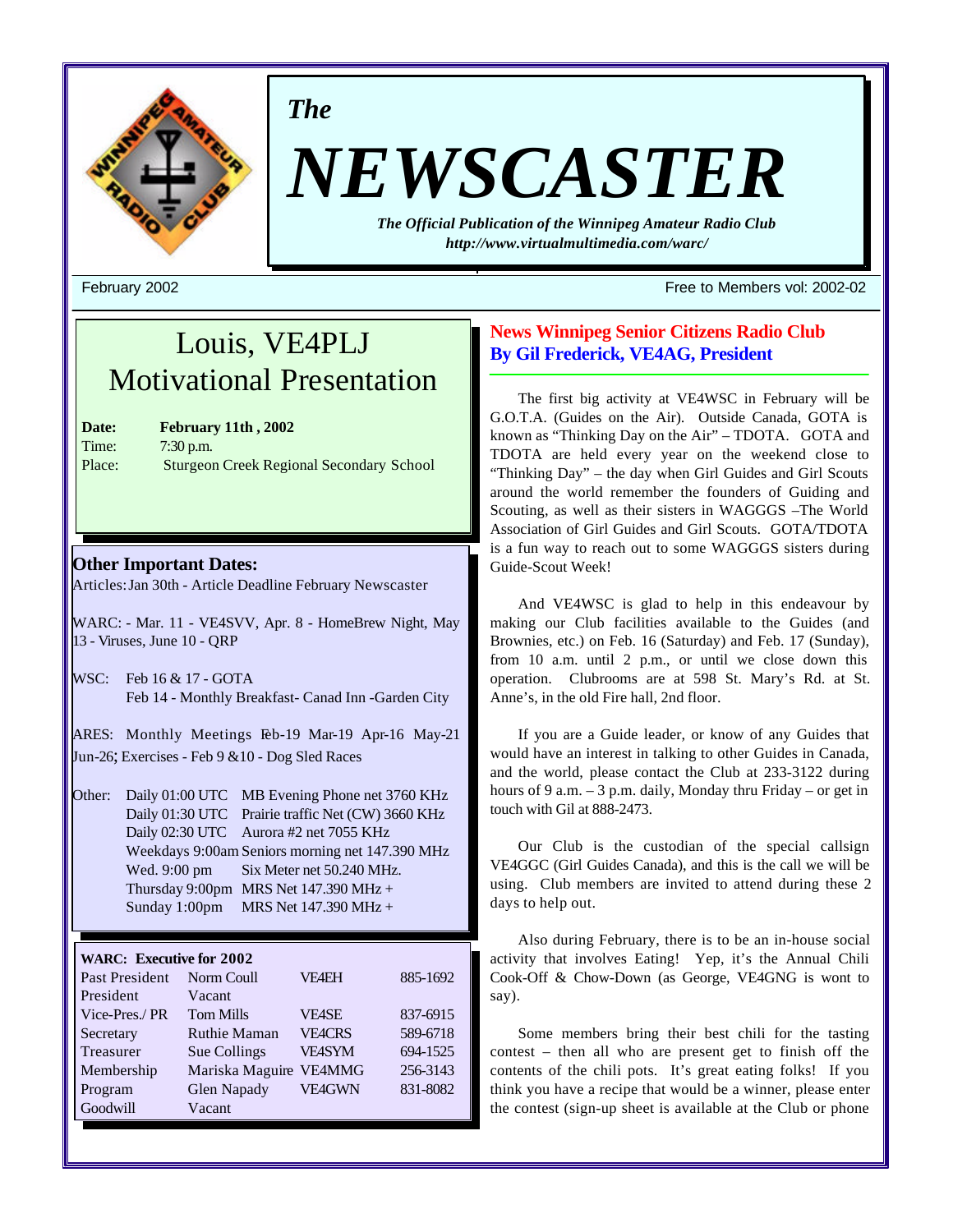233-3122 and leave your name, or call Alf, VE4ALF, the coordinator). All members and friends are invited to attend. Date for this event is Wednesday, February 27th. Judging takes place before noon – eating starts right after.

Board members please note: our next Board meeting will be at the Club on Wednesday, February 20th, beginning at 10:00 a.m. Club members are invited to attend.

The club needs Duty Officers – even just for  $\frac{1}{2}$  day per week. Leave your name by phoning the Club at 233-3122, or contact Paul, VE4OPC, the coordinator, for further information.

The date and place has already been set up the Christmas Party in December. It will again be at the Assiniboia Christian Centre (everyone thought this was an excellent facility for our Party), and the date is Wednesday, December 11th.

And, it's a new year – members are once again asked to make a donation to the Club – even a small amount to cover costs of newsletters, postage, etc. will be appreciated.

The latest edition of the "Sparks" has been prepared – copies are available at the Club for those not receiving one by mail. Others interested in our Club's activities are invited to take a copy as well. And, of course, you will find the latest "Blips 'n' Blurbs" in the literature rack beside the sign-in desk. Members are invited to take a copy home; non-members, please read it but put it back in the rack. If you have anything for this in-house newsletter, please drop it into the slot, or see George, VE4GNG.



We are now soliciting your orders for Club badges (name tags). These now come from Calgary, so we want a bulk order to keep our costs low. Standard badge with pin clip is \$6.00; badge with magnetic clasp is \$9.00. We hope to send in an order in mid-February. Order forms are available in Room 2 at the Club. Pre-payment is required. See Gil, VE4AG if you want further information.

And, don't forget the Monthly Breakfast on February 14th (Valentine's Day!!). George, VE4GNG, our convener, will have a surprise for attendees. OMs - come out with your spouse, partner, or lady friend – make this the day we break the attendance record! It's at the usual place  $-$  Canad Inn  $-$ Garden City, McPhillips at Jefferson. Time: 9 a.m.

# **Minutes for W.A.R.C. January 14, 2002 Submitted by Ruthie, VE4CRS**

Meeting called to order at 1930 hours by President Darcy VE4DDW. Tailor was present prior to meeting. There are 15 orders for club jackets. Introductions followed. Darcy welcomed 51 members present.

Motion to accept minutes of December meeting by VE4PLJ; seconded by VE4EWN. Carried.

#### *Old Business*

- 1. Manitoba Marathon: Jeff VE4MBQ will be coordinating Manitoba Marathon. Jeff applied immediately after members were notified new coordinator would be needed.
- 2. Pat VE4PLG and Dan VE4SYG also expressed their interest in coordinating the Manitoba Marathon. Darcy thanked them for volunteering; their letter came after Jeff applied.
- 3. New insurance policy finally arrived. Delayed because company excluded "attacks of terrorism" from their policies. The policy provides Comprehensive General Liability for a limit of one million dollars along with Tenants Legal Liability for a limit of \$25,000 for the year beginning January 1, 2002.

Darcy VE4DDW notified members that he is no longer able to carry on the responsibility of President of the club, and that he is stepping down. Darcy explained that because of his responsibilities at work, he regrettably does not have the time to commit to the club. He expressed his thanks for members' support. This was Darcy's last official meeting.

#### *Programs*

#### Glen VE4GWN

Presentation this evening: - Making a Home Page by Marc Bloom VE4MAB. Next month: - a presentation by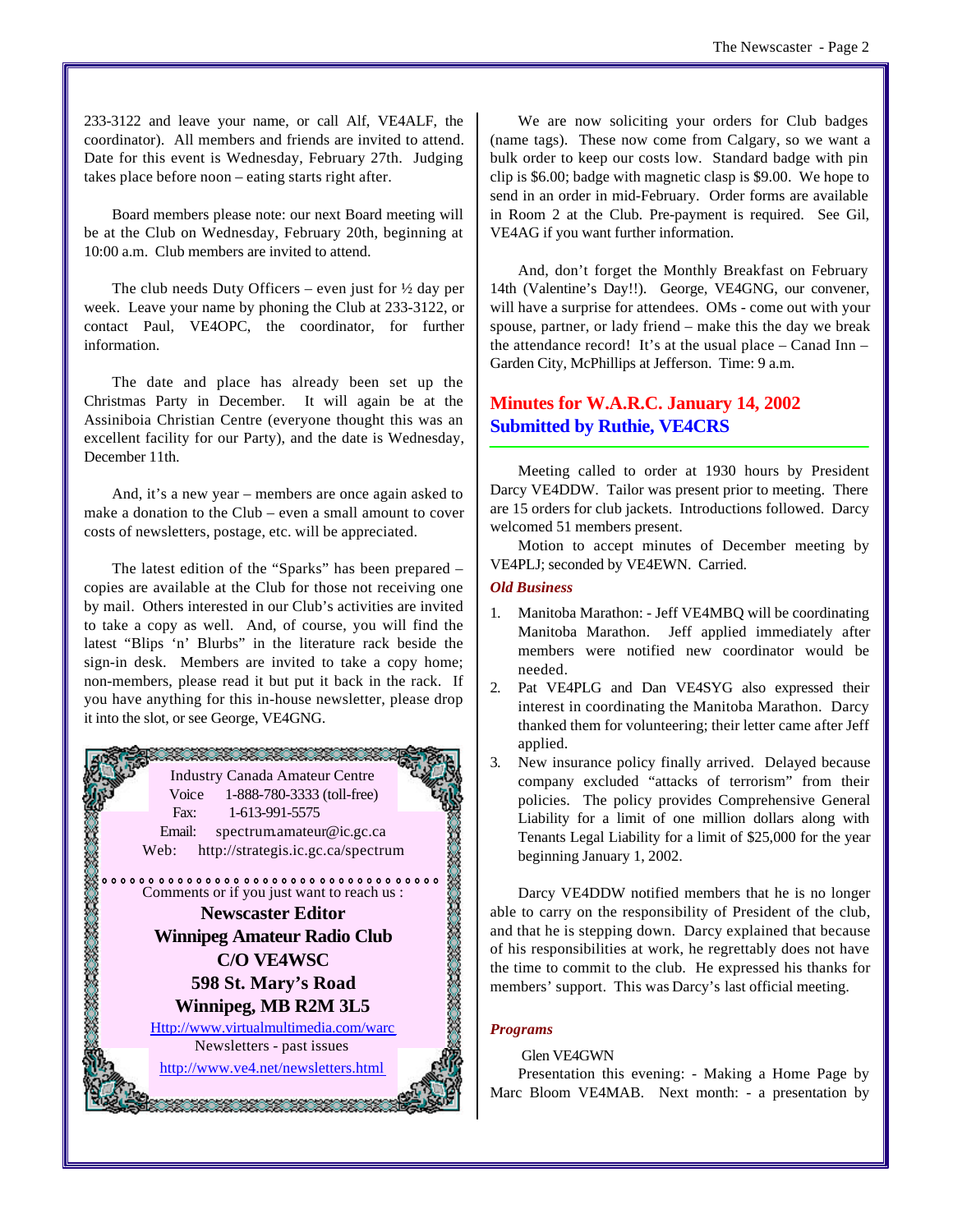VE4PLJ Coming up: - Sun Valley Venturers Getting together as a club for contesting.

#### *Treasurer's Report*

| Sue VE4SYM for December             |            |
|-------------------------------------|------------|
| <b>Total Revenue</b>                | \$150.00   |
| <b>Total Expense</b>                | \$408.94   |
| Net Income (Loss)                   | \$(258.94) |
| Bank Balance as of December 31,2001 | \$5,249.58 |

#### *RAC Report*

Rick Lord VE4OV

- 1. The first 24 GHz moon bounce QSO was achieved on August 18, 2001 by Barry Malowanchuk, P.Eng, VE4MA and Al Ward, P.E. W5LMA of Texas. The full info is in the January TCA regarding this historical event.
- 2. The RAC Executive changed on January 1, 2002. RAC has a new President, First Vice President and Vice President of Regulatory Affairs. Also a new Atlantic Region Director, John Bartlett VE1OZ, has been appointed. See January TCA for details.
- 3. A recent letter from RAC to all RAC Life Members has caused some confusion. Those RAC Life Members who do not wish to exercise either option 1 or 2 in the letter may opt to do nothing and continue on as life members as before.

#### *DX Sleuths*

Adam VE4SE

4W, East Timor, Thor, 4W6MM continues to be active almost every weekend on 40/20/15 meters.

8Q, Maldives Denise, F6HWU will be active between January 23 and February 7 on CW.

A5, Bhutan. Ray, G3NOM, was heard active as A52OM. QSL via G3NOM.

C5, The Gambia. Jan, PA9JJ going on little Dxpedition to the Gambia from April 15-29. He will be asking for the callsign C56JJ upon arrival in Banjul but not sure if he'll get it.

80/40 meters.

DU6, Philippines.Gerard, F2JD.

DU9, Philippines. 160m. Jon, N0NM from Davao City, Mindanao.

KH1, Baker and Howland Island (also T2). – Dxpedition end of April until May 10. Islands not populated.

PY0F, Fernando de Noronha. Bill, W5SJ to participate in CQWW DX 160m CW contest, January 23-29.

YA, Afghanistan. Issuing licenses again. Nick, G4KUX has been active as G4KUX/YA on 20m. Expected to be there for a while.

*Good and Welfare*

#### David VE4DAR

Expressed thanks to Darcy VE4DDW for a job well done. Moved for a vote of thanks. Members carried with applause. Darcy replied that he wished he had more time to be with the club and appreciated members' vote of confidence.

#### *Flea Market*

Tentative for April 21, 2002. Looking for coordinator. There are predetermined tasks.

#### *Winners:*

- Raffle, Jeff VE4MBQ
- Attendance, Dave VE4KU.

Thanks to Marc Bloom for his presentation on how to build a web page. Good job!!

#### **From the Planning Chair: Glen, VE4GWN**

After the January WARC meeting I'm trying to find time to try to make a web page, thanks to Mark, VE4MAB. I never knew that it's so easy.

Februarys meeting should be equally interesting, and informative. Louis, VE4PLJ will be giving us a motivational presentation called "I'm No Different". I've been looking forward to this since Louis offered to give this.

# **Winnipeg ARES Report by Jeff, VE4MBQ - Winnipeg EC**

Our January meeting featured Wayne Warren VE4WR, who gave us a very interesting presentation on the Northern and Eastern Manitoba Emergency Radio Telecom Services (ERTS) Plan. Welcome to two new WPGARES members, Al Homenick VA4AA and Willard Elliott VE4WJE.

ARES volunteer briefing for Festival du Voyager Sled Dog Races is TUES 05FEB 1900h WSCRC 598 StMarys Rd.

Our February meeting will be TUE 19FEB 1900h at Sir Wm Stephenson Library 765 Keewatin Street. Maiko Langelaar VE4KLM will be giving us a presentation on a national digital amateur emergency communication network. Maiko is Manitoba ARES Digital DEC.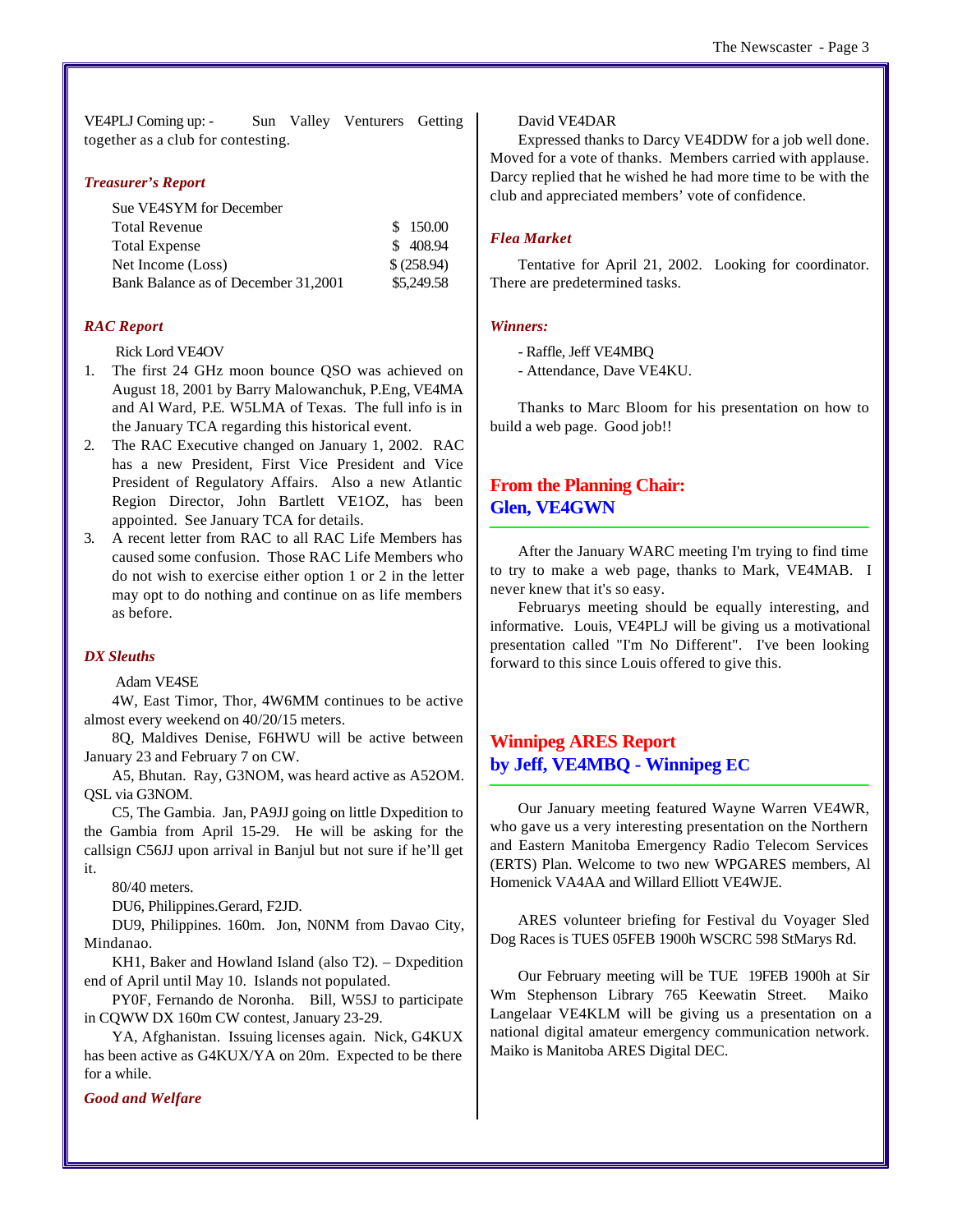# **Dayton Hamvention May 17 - 19, 2002**

Dayton Hara Arena Complex PO Box 964 Dayton, Ohio 45401 937-276-6930 www.hamvention.org

This is the world's largest amateur radio and electronic gathering! It includes 5 indoor buildings and an outdoor swap meet that will take at least a day maybe two to see everything.

### **News from the Net**

#### *LF Signal heard in VE1*

New Zealand amateur LF signal heard in Nova Scotia! Another new low-frequency distance record is being claimed. New Zealand DX tests coordinator Bob Vernall, ZL2CA, reports that on December 15, John Currie, VE1ZJ, in Canada, managed to receive and positively identify 136-kHz signals from ZL6QH, in New Zealand. ZL6QH, the Quartz Hill club station, is run by the Wellington Amateur Radio Club. The path from ZL6QH near Wellington to VE1ZJ in Sydney, Nova Scotia, has been calculated at 15,645 km around 9700 miles. VE1ZJ detected the ZL6QH transmission using a PC and ARGO DSP software. An Amateur Radio LF signal spanned the Pacific for the first time on June 30, 2001, when Steve McDonald, VE7SL, of British Columbia, Canada, detected a 184-kHz signal from ZL6QH. The feat was repeated in September. Vernall said the next test from ZL6QH in the 136-kHz band likely would occur in mid-January. The ARRL has petitioned the FCC to authorize Amateur Radio allocations at 136 kHz and in the 160-190 kHz band. The petition is pending.

#### *VE3BBN Spark Gap heard*

Spark gap signal heard for hundreds of miles: David Wilson, VE3BBN, reports his commemorative spark gap transmissions December 12 to celebrate the 100th anniversary of Marconi's 1901 transatlantic experiments were heard hundreds of miles away. Wilson, who lives near Niagara Falls, Ontario, built a low-power rotary spark transmitter and secured permission from Industry Canada (that country's FCC equivalent) to use it briefly on 80 meters. He transmitted "MARCONI S" twice a minute and said he got more than 450 reports but estimated that only about 60 of them were valid. "The best distance was Kansas City," he said - Some 850 miles away. He noted that the majority of the reports were in the 200 to 400-mile range. Additional information, photos and audio of what his transmitter sounds like are available on the "Spark Gap Transmitter Signals for Marconi Centennial" Web site < http://www.qsl.net/g4rfr/marconi.htm>.

#### *Industry Canada consulting on domestic 3 to 30 GHz spectrum allocations.*

Industry Canada has finally released its long awaited consultation paper on spectrum allocations between 3 and 30 GHz.

The paper, announced in Gazette Notice, DGTP-001-02, invites public comments on spectrum policy proposals. The paper is entitled: Consultation on Revisions to Spectrum Utilization Policies in the 3-30 GHz Frequency Range A copy can be downloaded in pdf format from the Industry Canada web site at:

#### http://strategis.ic.gc.ca/SSG/sf05609e.html

There are at least two areas of possible change which may affect the amateur services in Canada.

1. The first proposal involves the 5 GHz amateur band (5650-5925 MHz).

Amateur satellite operation is also allowed in this band, with an uplink between 5650 and 5670, and a downlink between 5830 and 5850.

This is a shared frequency band.

In Canada, the upper part of band, in the range 5850-5925 MHz is allocated on a primary basis to Fixed Services, Fixed-Satellite Service (Earth-to-space) links and on a secondary basis to Amateur and Radiolocation services.

Intelligent Transport Systems (ITS) are intended to improve the safety and efficiency of transportation, including short range wireless links to transfer information between vehicles and roadside systems. Examples of such information transfer include: traffic light control, traffic monitoring, travelers' alerts, automatic toll collection, traffic congestion detection, emergency vehicle signal preemption of traffic lights and electronic inspection of moving trucks through data transmissions with roadside inspection facilities.

Industry Canada says "Recognizing the importance of safety and efficiency to Canada's transportation infrastructure, the Department is proposing to designate 75 MHz of spectrum for ITS in the band 5850-5925 MHz". Fortunately this band does not overlap our satellite downlink band.

2. The second proposal of interest is in the 24.00-24.25 GHz band

The section between 24 and 24.05 GHz is Amateur Primary, and is not affected by the proposal

The section between 24.05 and 24.25 is currently allocated to Radio Location Services on a primary basis and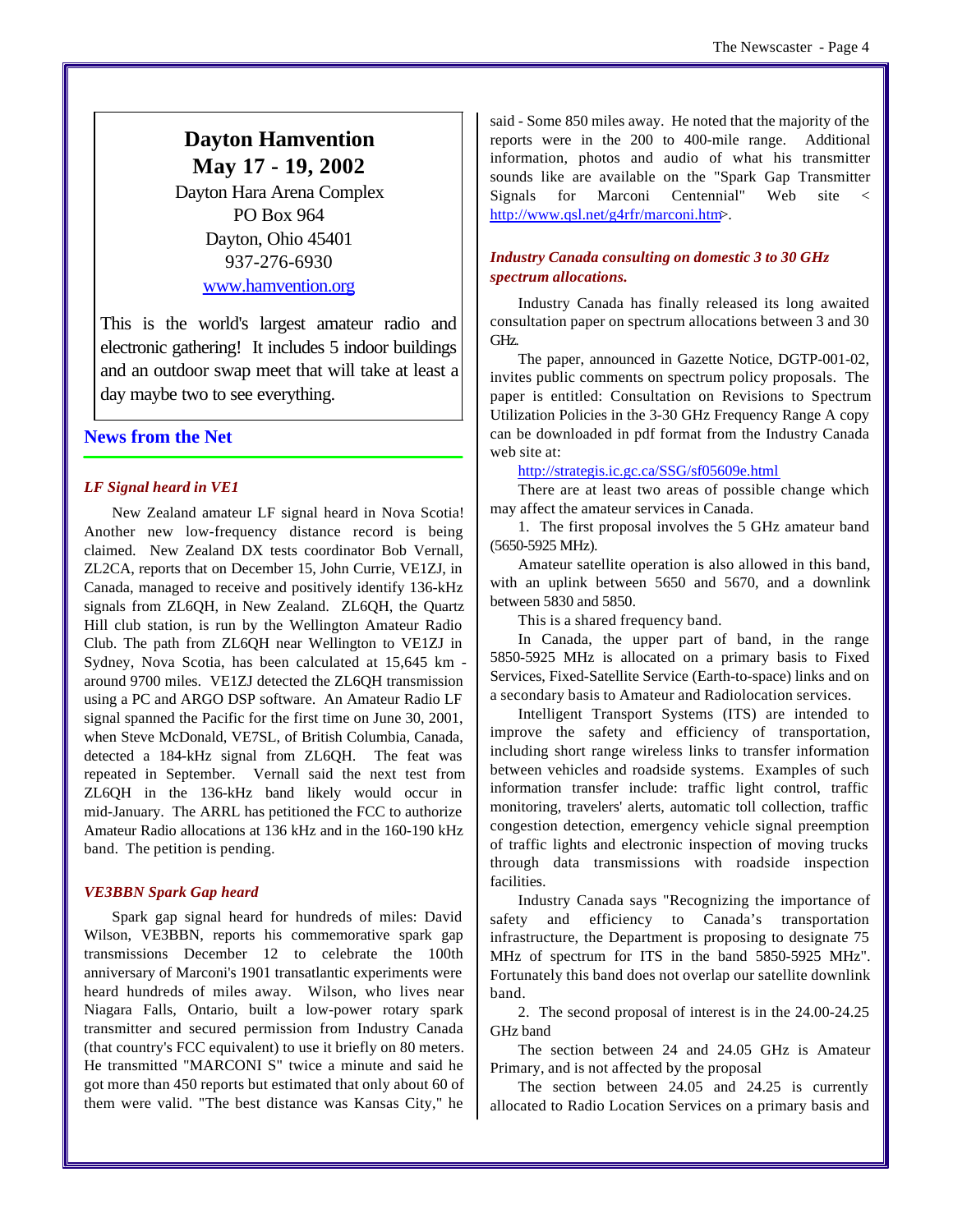to the Amateur service and Earth Exploration-Satellite service (active) on a secondary basis.

In the USA, the FCC has formally approved the use of Safety Warning Systems in the band 24.05-24.25 GHz on a secondary basis. These systems alert drivers as far as a mile away that they are approaching road hazards such as railroad crossings, stopped school buses, utility crews, road constructions and traffic accidents.

With a view toward designating the band 24.05-24.25 GHz to Safety Warning Systems on a secondary basis, Industry Canada has requested comments on " the level of interest in the provision of these systems in Canada, as well as any other potential uses that would increase the flexibility of this band".

The Radio Advisory Board of Canada will comment on the IC proposals, and as RAC is a member of the RABC we will have an opportunity to make our concerns known. Our volunteer Microwave Band Planning committee will be providing advice concerning the possible impact of the proposed changes.

However, as Amateurs are already sharing with other services in these valuable frequency bands, new allocations are almost inevitable.

It is worth noting that IC has avoided our satellite up and down links at 5 GHz, and they have left our primary allocation at 24.0 to 24.05 GHz, untouched.

#### *FCC REALLOCATION RETAINS AMATEUR RADIO'S 219-220 MHZ SLOT*

Amateur Radio's secondary allocation at 219-220 MHz remains intact in the wake of an FCC spectrum reallocation of the 216 to 220-MHz band, among others. The FCC declined, however, to go along with ARRL's request to expand amateur access to 216 to 220 MHz. On a brighter note, the Commission potentially relieved spectrum competition for Amateur Radio at 2.3 GHz by making space available elsewhere. The FCC acted December 21, 2001, in ET Docket 00-221 and in several other proceedings that it lumped into a single Report and Order and Memorandum Opinion and Order released January 2, 2002. The FCC Order reallocated 27 MHz of spectrum in seven bands from government to



**386 Belvidere Street 885-9278 www.escape.ca/~ve4jnf ve4jnf@escape.ca**

non-government use. Some of the spectrum will be put up for bid in public auctions. The Commission allocated the 216-220 MHz band to the fixed and mobile services (co-primary), although some government systems in the band will remain. "We are pleased that the FCC has found suitable spectrum for MicroTrax and AeroAstro other than at 2300-2305 MHz," ARRL Executive Vice President David Sumner, K1ZZ, referring to two commercial competitors. "We hope this will clear the way for an upgrade to primary status at 2300-2305 MHz for the Amateur Service." MicroTrax has sought access to 2300 to 2305 MHz and other bands for a proposed Personal Location and Monitoring System to enable tracking of people and objects. AeroAstro has proposed sharing the band with amateurs on a co-primary basis for its Satellite Enabled Notification System global messaging system. Both indicated interest in the 1670-1675-MHz band; MicroTrax also has said that 2385-2390 MHz might be a good fit. The FCC also noted comments from ArrayCom that the 1670-1675-MHz band would be suitable for its i-BURST high-speed data system, now operating experimentally at 2.3 GHz. Sumner was less enthusiastic about the FCC's action at 216-220 MHz as it impacts the Amateur Service. "While the limited secondary allocation to the Amateur Service at 219-220 MHz is being maintained, the more intensive use of 216-220 MHz by commercial services is likely to preclude amateur use of the band in many parts of the country," he commented. The amateur allocation at 219-220 MHz is secondary to the Automated Maritime Telecommunications System (AMTS). Within the 1 MHz of spectrum, Amateurs may install and operate point-to-point digital message-forwarding systems, but only under strict limitations that require coordination with and sometimes approval by AMTS licensees. The ARRL had hoped to expand opportunities for point-to-point digital messaging systems, but the FCC said amateurs already have access to other bands for that purpose and denied the request. The Order in ET Docket 00-221 is available on the FCC Web site < http://www.fcc.gov/Bureaus/Engineering\_Technology/Order s/2001/fcc01382.pdf> . -ARRL



# RAC INCOMING AND OUTGOING **OSL BUREAUS**

RAC operates the Central Incoming and Outgoing QSL Bureaus. If you do any amount of DXing, you know that you can easily spend hundreds of dollars a year in postage to handle your QSL cards. This

service is operated by volunteers and is financed by RAC. To take advantage of the Outgoing QSL Bureau, you must be a member of RAC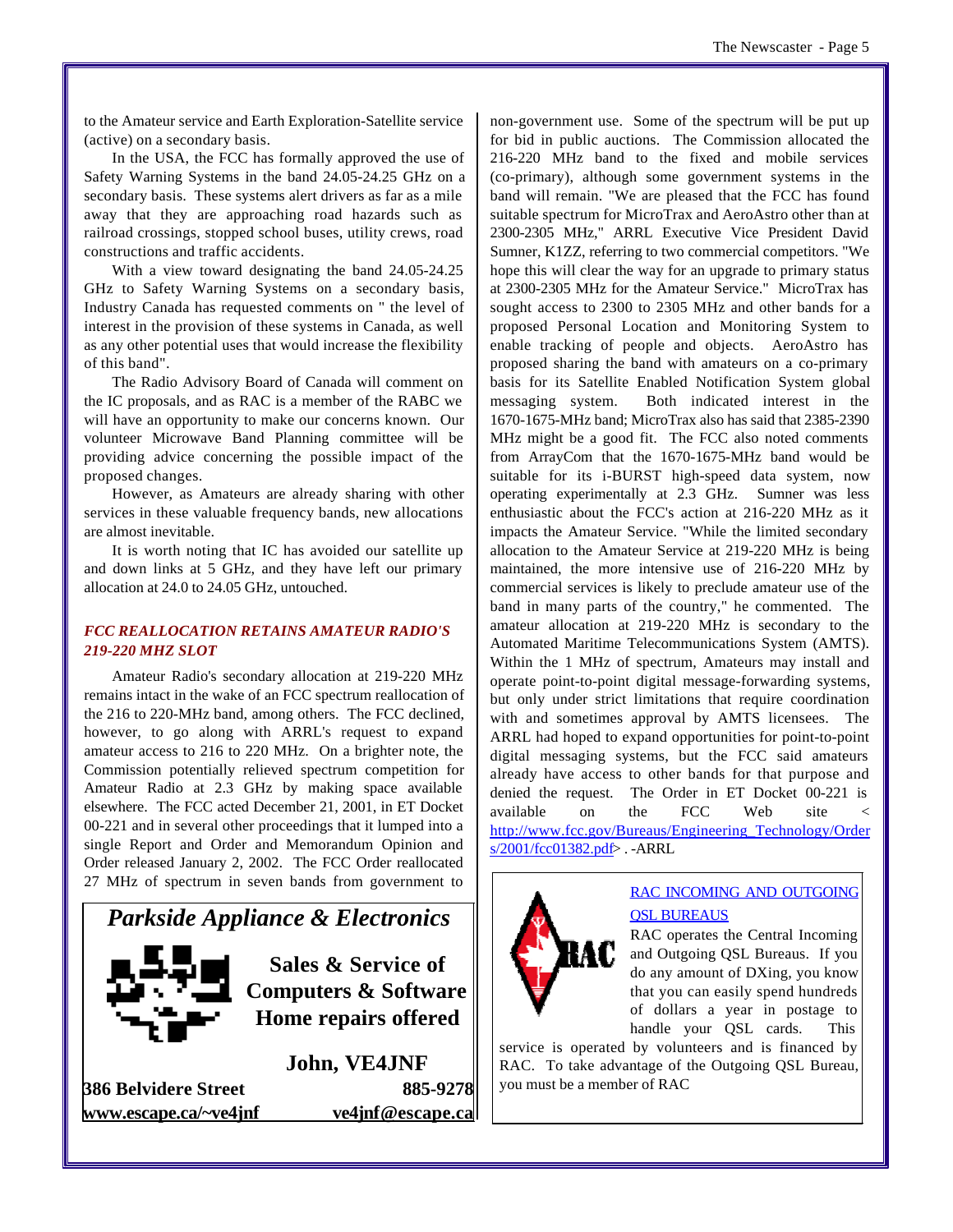## **Contest Calendar**

#### *February*

| Vermont QSO Party                        |            | 0000Z             | Feb <sub>2</sub> |
|------------------------------------------|------------|-------------------|------------------|
| New Hampshire QSO Party                  |            | 0000Z             | Feb 2            |
| Inter. Winter Contest,                   | <b>SSB</b> | 0001Z             | Feb 2            |
| Minnesota QSO Party                      |            | 1400Z             | Feb 2            |
| YL-OM Contest,                           | CW         | 1400Z             | Feb 2            |
| Winter QRP Field Day                     |            | 1400Z             | Feb 2            |
| Delaware QSO Party                       |            | 1700Z             | Feb 2            |
|                                          |            | 1300Z             | Feb 3            |
| <b>Mexico RTTY International Contest</b> |            | 1800Z             | Feb 2            |
| North American Sprint,                   |            | Phone 0000Z       | Feb 3            |
| Six Club 2nd Winter Contest              |            | 2300Z             | Feb 8            |
| CQ/RJ WW RTTY WPX Contest                |            | 0000Z             | Feb 9            |
| <b>Utah QSO Party</b>                    |            | 0000Z             | Feb 9            |
| Asia-Pacific Sprint,                     | CW         | 1100Z             | Feb 9            |
| <b>Dutch PACC Contest</b>                |            | 1200Z,            | Feb 9            |
| YL-OM Contest,                           | <b>SSB</b> | 1400Z             | Feb 9            |
| <b>FISTS Winter Sprint</b>               |            | 1700Z             | Feb 9            |
| RSGB 1.8 MHz Contest,                    | CW         | 2100Z             | Feb 9            |
| North American Sprint,                   | CW         | 0000Z             | Feb 10           |
| QRP ARCI Winter Fireside SSB Sprint      |            | 2000Z             | Feb 10           |
| <b>ARRL School Club Roundup</b>          |            | 1300Z             | Feb 11           |
| <b>ARRL Inter. DX Contest,</b>           | <b>CW</b>  | 0000Z             | Feb 16           |
| CQ 160-Meter Contest,                    | <b>SSB</b> | 2200Z             | Feb 22           |
| <b>REF Contest,</b>                      | <b>SSB</b> | 0600Z             | Feb 23           |
| <b>UBA DX Contest,</b>                   | CW         | 1300Z             | Feb 23           |
| <b>High Speed Club</b>                   | CW         | 0900Z             | Feb 24           |
|                                          |            | 1500Z             | Feb 24           |
| North Carolina QSO Party                 |            | 1700Z             | Feb 24           |
| <b>CQC Winter QSO Party</b>              |            | 2200Z             | Feb 24           |
|                                          |            |                   |                  |
| <b>March</b>                             |            |                   |                  |
| <b>ARRL Inter. DX Contest</b>            |            | Phone 0000Z       | Mar 2            |
| World Wide Locator Contest               |            | 0000Z             | Mar 9            |
| <b>SARL Field Day Contest</b>            |            | 1000Z             | Mar 9            |
| <b>RSGB Commonwealth Contest</b>         | CW         | 1000Z             | Mar 9            |
| North American Sprint                    |            | <b>RTTY 0000Z</b> | Mar 10           |
| <b>UBA Spring Contest</b>                | CW         | 0700Z             | Mar 10           |
| Wisconsin QSO Party                      |            | 1800Z             | Mar 10           |
| Alaska QSO Party                         |            | $0000Z$           | Mar 16           |
| <b>BARTG Spring RTTY Contest</b>         |            | 0200Z             | Mar 16           |
| <b>Russian DX Contest</b>                |            | 1200Z             | Mar 16           |
| Virginia QSO Party                       |            | 1800Z             | Mar 16           |
| Spring QRP Homebrewer Sprint             |            | 0000Z             | Mar 25           |

CQ WW WPX Contest SSB 0000Z Mar 30

# **HINTS & KINKS By Ralph, VE4RY**

#### *Handy Test Gadget*

One of the handiest, yet simplest test gadgets to keep in the toolbox is a 12-volt test lamp. You can buy these at auto supply stores, but most hams could likely find the needed parts in their junk box.

All you need to make one is a 12-volt light bulb such as a #53, an old pilot light socket to fit, a pair of stranded wires and a pair of test probes. For the probes you could simply wire onto 6-inch lengths of 10 or 12 gauge wire, stripped  $\frac{1}{4}$  inch at each end. After the test lamp is assembled and tested, be sure to insulate all exposed metal parts.

Of course, you can use this tester to confirm power supplies or DC adapters are working, that a 9V battery is good, or other related ham radio uses. But where this gadget really shines is when it's used for diagnosing automotive electrical problems.

Suppose you try to start your car and all you get is a 'click'. Touching the probes directly to the  $+$  and  $-$  battery posts while someone tries to start the car shows if the battery is weak. If the light remains bright, move the leads one at a time to the clamps and try to start the car again. This will show if there is an undesirable voltage drop at one or both of the clamp connections, which incidentally is a very common trouble.

If your battery seems to die after you've parked for a long time, you can also test for undue current drain when the key is off by disconnecting one of the clamps completely and placing the test lamp in series between this clamp its battery post. There should not be enough current draw to light the bulb. (Prove this by opening a door to switch on a dome light... then the test light will come on.) This tester's great for locating blown fuses, faulty wiring, dirty relay contacts, etc.

There are many advantages of this basic test lamp: It is not polarity sensitive, it's extremely lightweight and won't likely break if you drop it, it gives a better indication of intermittent faults than a meter... and it's cheap!

Build one of these, keep it handy... you'll be glad you did.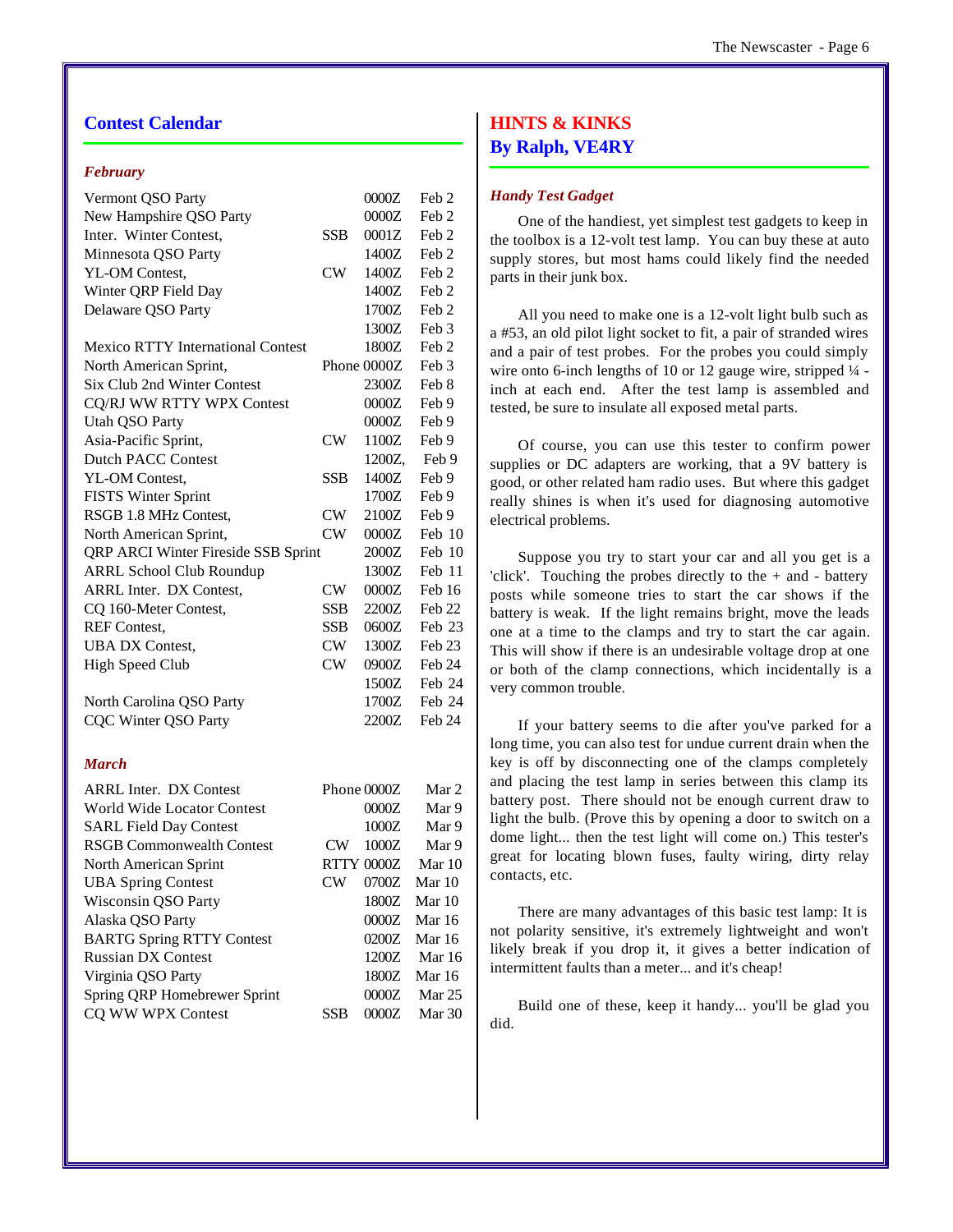#### **The Benefits of Joining**

Joining RAC provides for more than just a great magazine, it also buys these benefits for all Canadian amateurs, not just RAC members. So are you paying your share?



RAC works on behalf of all amateurs with government and industry. RAC is Canada's member in the society of The International Amateur Radio Union. RAC is your single, national voice representing you to the federal government (Industry Canada) on important national issues such as tower legislation, RF interference and spectrum grabs by big business. It costs RAC thousands of dollars to maintain membership in Radio Advisory Board of Canada and to attend spectrum planning and interference meetings on your behalf.

Here is a listing of other things that RAC provides for all amateurs (members or not);

- U E-Mail, Packet and On-Air Canadian News Bulletin Service
- U Sponsor of The Canadian Amateur Radio Hall of Fame
- U Sponsor of six major Canadian amateur radio operating awards
- U Sponsor of the RAC Canada Day Contest and RAC Winter Contest
- $\triangleleft$  Sponsor of the Canada-wide Amateur Radio Emergency Service
- U Sponsor of the Canada-wide National Traffic System
- U Sponsor of The RAC Affiliated Club Program
- $\triangleleft$  Sponsor of the free Provincial Incoming QSL Bureaus
- $\leftrightarrow$  Source for the CEPT and IARP international operating permits
- U Publisher of the long-needed RAC Operating Manual
- U Publisher of The RAC Basic and Advanced Study Guides
- U Publisher of The RAC Repeater Map Book and **Directory**
- U Publisher of The RAC Tower Approval Documents
- U Publisher of the RAC Video Cassettes for home or club
- $\triangleleft$  World-Class Web Site right here at http://www.rac.ca/

Amateurs must rally together, with RAC, to help defend our frequencies. In order for RAC to carry on meaningful dialogue with government and industry leaders, it must represent the views of the entire Canadian amateur community. If only 20 or 30 percent of Canadian Hams belong to RAC, then the government may not view this as a clear mandate. As a member, your participation in discussion forums to shape the future of amateur radio in

Canada is the best way to ensure that not only are your rights and investments protected, but that the amateur radio service can grow as well.

Don't let the tremendous volunteer effort on behalf of Canadian amateurs by the RAC volunteer Executive, Directors and officials be hampered by lack of support.

Support the organization that supports you... JOIN RAC TODAY! Remember that Radio Amateurs of Canada, is your national organization.

# **RAC Canada Day By Doug, VE4TG**



The Eastman Amateur Radio Club (EARC) members actively participated in the July 1, 2001 RAC Canada Day contest from a site in Lockport adjacent to the Red River making over 250 contacts. Members participating were Phil VE4KOR, Albert VE4AJB, Sharon VE4TN and Doug VE4TG. Planning is now underway to have an upgraded operation for the 2002 event.



Phil VE4KOR making contact on CW during RAC 2001 Canada Day Contest.



EARC operating site at Lockport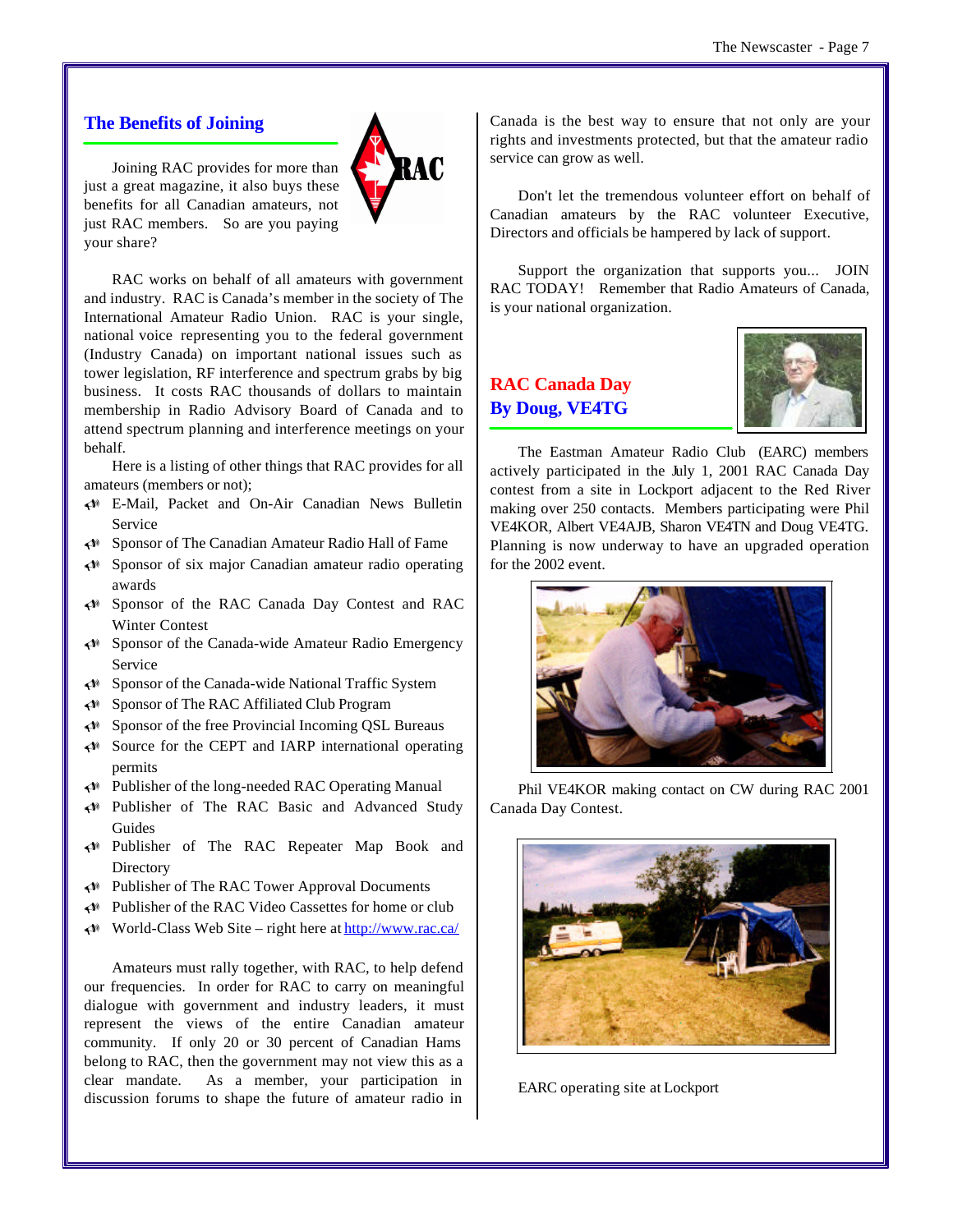# **Grid Squares, What are they? By Derek, VE4HAY**

The grid square system also known as the Maidenhead Locator System is a method of dividing the world into squares that measure 1° latitude by 2° longitude and measures approximately 70 X 100 miles. The system was conceived by the European VHF managers in the early 1980's. A grid square is indicated by two letters (the field) and two numbers (the square) as in EN19 the grid square that encompasses Winnipeg. Each sub-square can then be designated by the addition of two letters after the grid square for more precise locators, as in EN19LU. These more precise locators are used as part of the exchange in many UHF/SHF contests. They measure 2.5 minutes latitude by 5 minutes longitude, roughly corresponding to  $2.5 \times 3.5$  miles for a latitude of approx. 50°.

So how do you determine your Grid Square? This all depends to some extent on whether you want to know your 4-digit grid square or your 6-digit grid square. Finding a 6-digit grid square requires considerably more precision in latitude and longitude. The 4-digit grid squares covers a pretty big area, while the 6-digit grid square is fairly small. The actual size of a grid square depends on the particular location, as the 1° of longitude represents different distances at different latitudes; longitude lines are closer together at the Earth's poles than at the equator. The first step, then, is finding your latitude and longitude as accurately and precisely as you can. The simplest way to determine a grid square is with a GPS that is capable of converting degree's to the Maidenhead system. Other than that the use of a grid square map is required. If you know your precise coordinates, you can also determine your grid square manually with the use of tables and charts or with the aid of a computer that will do the conversion for you.

So why use grid squares? Well for contests of course. Many VHF, UHF, SHF contests grid squares as part the exchange requirements. Grid squares are also used for determining many of the awards that are available.

Useful links Ftp://ftp.arrl.org/pub/contests/ln9404.pdf Http://www.amsat.org/amsat/toys/gridconv.html http://pages.infinit.net/ve2pij/gridqra.html

# **RADIOGRAM FROM THE PRESIDENT: by Darcy, VE4DDW**

The President has resigned due to other commitments. Please contact, VE4SE, if you are interested in the job.

# **Editors Ramblings By Derek VE4HAY**

#### *Did you know*

For those who are not members of RAC and there for do not have access to the outgoing QSL bureau, check this site for addresses of all IARU QSL bureaus. So you can mail your card directly. Http://www.iaru.org/iaruqsl.htm Or just join RAC and have it done for you.

The Six meter net has changed Frequencies to 50.240 MHz. The net is held each Wednesday night at 9:00 PM local time.

#### *Traveling to Switzerland*

The amateur radio station 4U1ITU is maintained by the International Amateur Radio Club for the use and benefit of club members and the other licensed radio amateurs duly authorized to operate from the station, and is intended to serve as a model of amateur radio operation at its highest standard.

4U1ITU amateur radio station is located and operated in accordance with privileges extended by the Government of Switzerland and the International Telecommunication Union - ITU, the specialized United Nations organization for telecommunication, headquartered in Geneva, Switzerland.

Check this site of a visitors application: Http://life.itu.int/radioclub/forms/n4u1ap.htm

Two weeks ago I had green grass in my yard. Now it is -37 with the wind-chill. Finally it's antenna season. So break out that HF beam, measure out that 40 meter Dipole and get the aerials in the air before it warms up again. Just remember a feel important things. First, as must as you may want to, do not try to lick the tower. It will stick solid and you will be there to spring and will miss all that great DX. Secondly, If you drop a screw in the snow. Give up, it will not be found ever. The metal melts with eh snow in the spring.

## **53rd Annual International DX Convention Presented by SCDXC April 26-28, 2002**

**Visalia, CA** 

Welcome to the Homepage for 2002 International DX Convention held each year in Visalia, California. 2002 will be the 53rd year for the convention, which is presented alternately by the Southern California DX Club and the

Northern California DX Club.

http://www.qsl.net/visalia2002/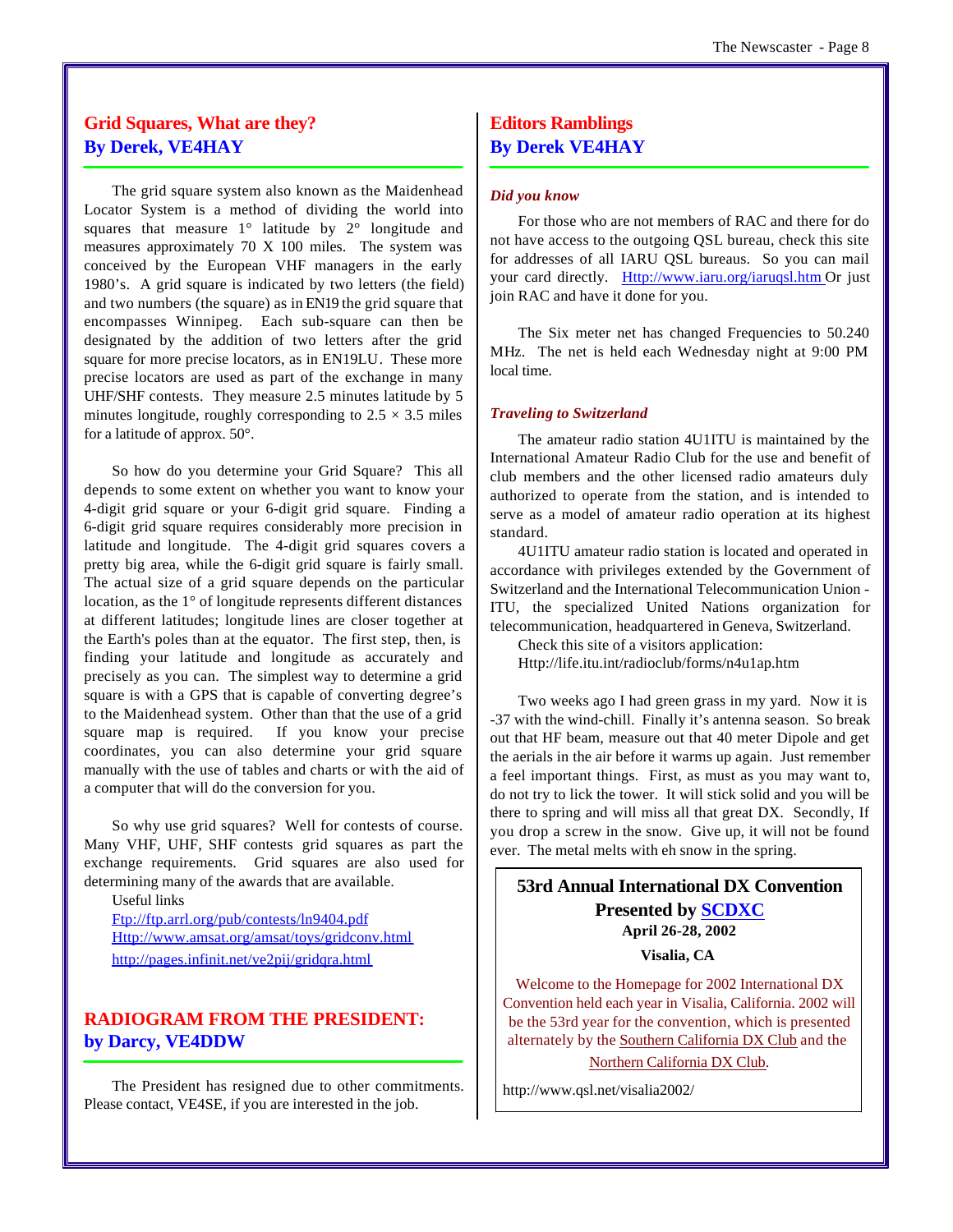Last month I mentioned that we had a new place to print the newsletters. VE4FDR has stepped forward and offered to print our newsletter for us. So if you are in the need for printing of almost any kind please give Floyd, VE4FDR a call at 888-3227. See his card below.

That's it for this month, only 10 more lines to fill up. So once again I will have to ask for articles of interest. You can even get them from the net if you can't write them yourselves. Just get permission for the author first. I will take almost anything that is radio related. I currently have one from Vern that I will insert shortly and one from World Radio. But I would like to get anything from a local source. You can send them to me at ve4hay@rac.ca.

So once again, 73 and I hope to hear you on the bands at least once in a while.

| <b>DIAMOND</b>                                       |
|------------------------------------------------------|
| <b>MAGE</b>                                          |
| Floyd Rolph VE4 FDR                                  |
| Tel: (204) 888-3227<br>835 Cavalier Drive            |
| Winnipeg, MB R2Y IC6 Fax: (204) 831-6400             |
| - South Western & Victorian home decor               |
| - ty Beanie Babies                                   |
| - Balloon bouquets & decorating                      |
| - Gifts                                              |
| - Printing eg: Business cards, letterhead, envelopes |
| - Wedding invitations                                |

**Kenwood "Fall Sale"**

#### *HF Rigs*

| TS-2000S HF+6M+2M+70CM \$3399 |  |
|-------------------------------|--|
|                               |  |
|                               |  |
|                               |  |
|                               |  |

#### *Mobiles:*

| TM-D700ADUALBAND W/TNC \$949  |  |
|-------------------------------|--|
| $TM-V7ADUALTX, RX$ \$669      |  |
| TM-261ABACK LIT MIC, 2M \$299 |  |
| .                             |  |

#### *Hand-helds:*

| TH-G71A DUAL BAND, 5W \$339                         |
|-----------------------------------------------------|
|                                                     |
|                                                     |
| All Kenwood Accessories 25% Off Regular List Price. |

The New Operating Manual is now available. Get your Now at http://www.rac.ca/books.htm

# **The RAC Operating Manual**

**Survival Skills for the Active Radio Amateur All Bands, Activities and Modes** 



*All prices listed are cash, money order, cheque discounted. Visa/MC purchases add 3% to the total. No Exceptions.*

We will match or beat any price on all Kenwood Amateur Radio Transceivers from any Authorized Canadian Kenwood Dealer!

# *Comtelco Electronics*

 **1456 Logan Avenue Winnipeg, MB, Canada R3E 1S1 Phone (204) 774-9313 Fax (204) 772 3550** *comtelco@cyberspc.mb.ca Canada Wide Mail Orders*

power in COMMUNICATION